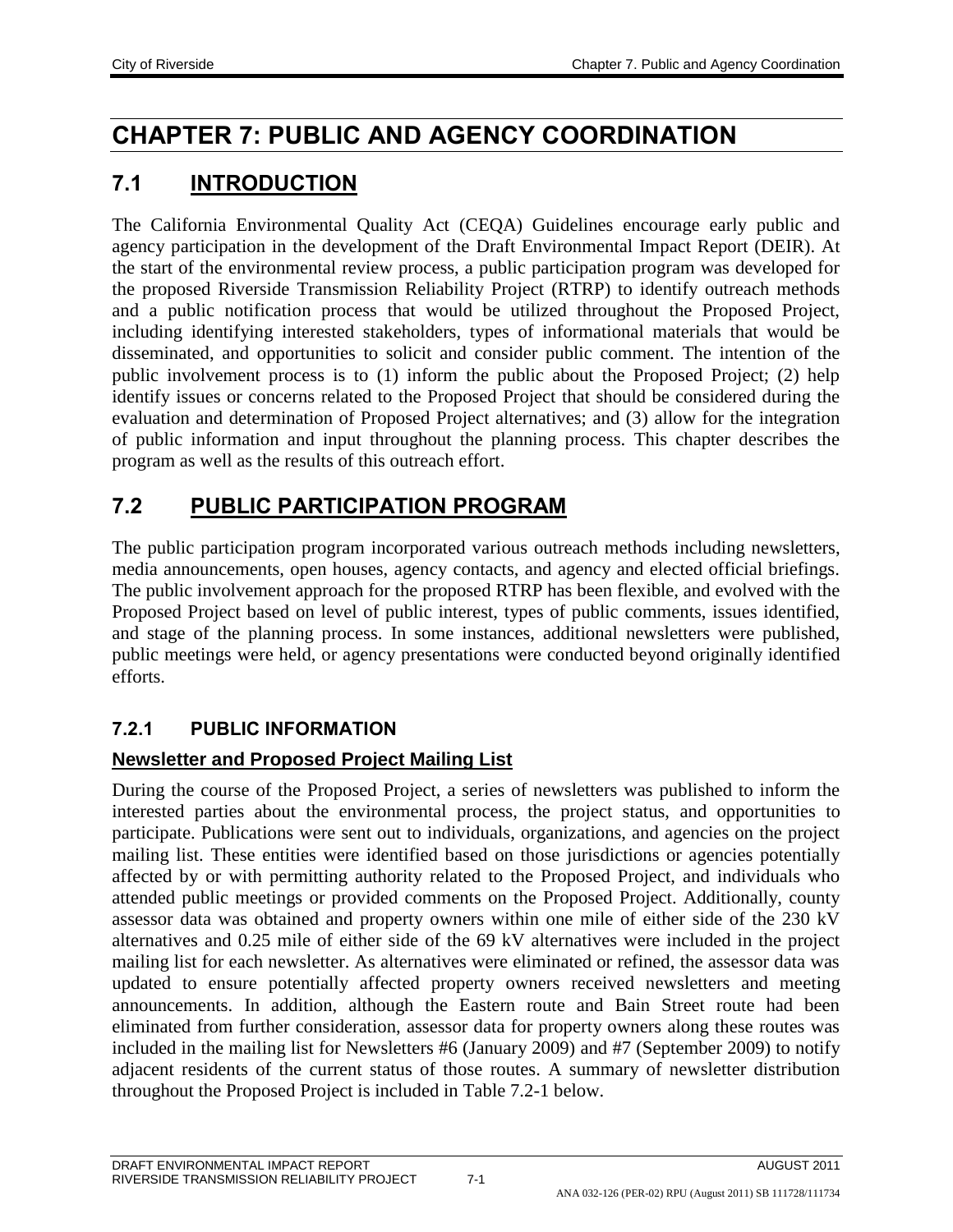| <b>Newsletter</b>       | <b>Date</b>    | <b>Mailing List Size</b> | <b>General Topic</b>                                                                                                                                  |
|-------------------------|----------------|--------------------------|-------------------------------------------------------------------------------------------------------------------------------------------------------|
|                         | March 2006     | 32,400                   | Announced Proposed Project, upcoming public meetings, initial<br>study area.                                                                          |
| 2                       | January 2007   | 26,021                   | Announced upcoming public meetings and extension of study<br>area to the south to include 69 kV routes.                                               |
| 3                       | April 2007     | 31,052                   | Announced upcoming public meetings and showed 230 kV and<br>69 kV alternatives.                                                                       |
| 4                       | June 2007      | 31,130                   | Announced upcoming public meetings and environmentally<br>superior routes for 230 kV and 69 kV transmission lines.                                    |
| 5                       | December 2008  | 21,151                   | Provided project update and re-evaluation of previously<br>selected routes.                                                                           |
| 6                       | January 2009   | 29,304                   | Announced upcoming public meetings and showed revised<br>230 kV routes under consideration; summarized why some<br>routes no longer being considered. |
|                         | September 2009 | 30,227                   | Announced upcoming public meetings and showed current<br>230 kV routes under consideration.                                                           |
| Scoping<br>Announcement | November 2009  | 634                      | Postcard sent to interested parties only (assessor data not<br>included). Announced public scoping meetings.                                          |

#### **TABLE 7.2-1. PROJECT NEWSLETTERS**

### **Media Contacts**

Paid display advertisements in English and Spanish were published in local area newspapers to announce all public open houses. Based on suggestions received by the public, advertisements were later placed in an additional newspaper (the Riverside County Record) to reach the public in the Jurupa area. Press releases announcing the public meetings also were distributed to local newspapers. Newspapers and advertisement print dates are listed in Table 7.2-2.

| <b>Newspaper</b>                          | <b>Communities/Areas Covered</b>                                                                                                                                                                                | <b>Circulation</b> | <b>Print Dates</b>                                                                                                                                                                                            |
|-------------------------------------------|-----------------------------------------------------------------------------------------------------------------------------------------------------------------------------------------------------------------|--------------------|---------------------------------------------------------------------------------------------------------------------------------------------------------------------------------------------------------------|
| The Press-<br>Enterprise                  | Corona, Norco, Hemet, San Jacinto, Lake<br>Elsinore, Wildomar, Moreno Valley, Murrieta,<br>Menifee, Perris, Riverside, San Bernardino<br>County, Temecula                                                       | 120,000            | Wednesday, March 29, 2006<br>Wednesday, January 17, 2007<br>Wednesday, April 18, 2007<br>Wednesday, June 20, 2007<br>Wednesday, February 4, 2009<br>Wednesday, October 7, 2009<br>Saturday, November 21, 2009 |
| La Prensa                                 | Riverside, Corona, Moreno Valley, Perris, Lake<br>Elsinore, Temecula, Ontario, Pomona, Chino,<br>Rancho Cucamonga, Montclair, San Bernardino,<br>Colton, Apple Valley, Hesperia, Victorville,<br><b>Barstow</b> | 67,500             | Friday, March 31, 2006<br>Friday, January 19, 2007<br>Friday, April 20, 2007<br>Friday, June 22, 2007<br>Friday, February 6, 2009<br>Friday, October 9, 2009                                                  |
| <b>Hispanic News</b><br>(Hispanos Unidos) | San Diego and Riverside Counties                                                                                                                                                                                | 26,000             | Wednesday, March 22, 2006<br>Wednesday, January 24, 2007<br>Wednesday, April 18, 2007<br>Wednesday, June 27, 2007<br>Wednesday, February 4, 2009                                                              |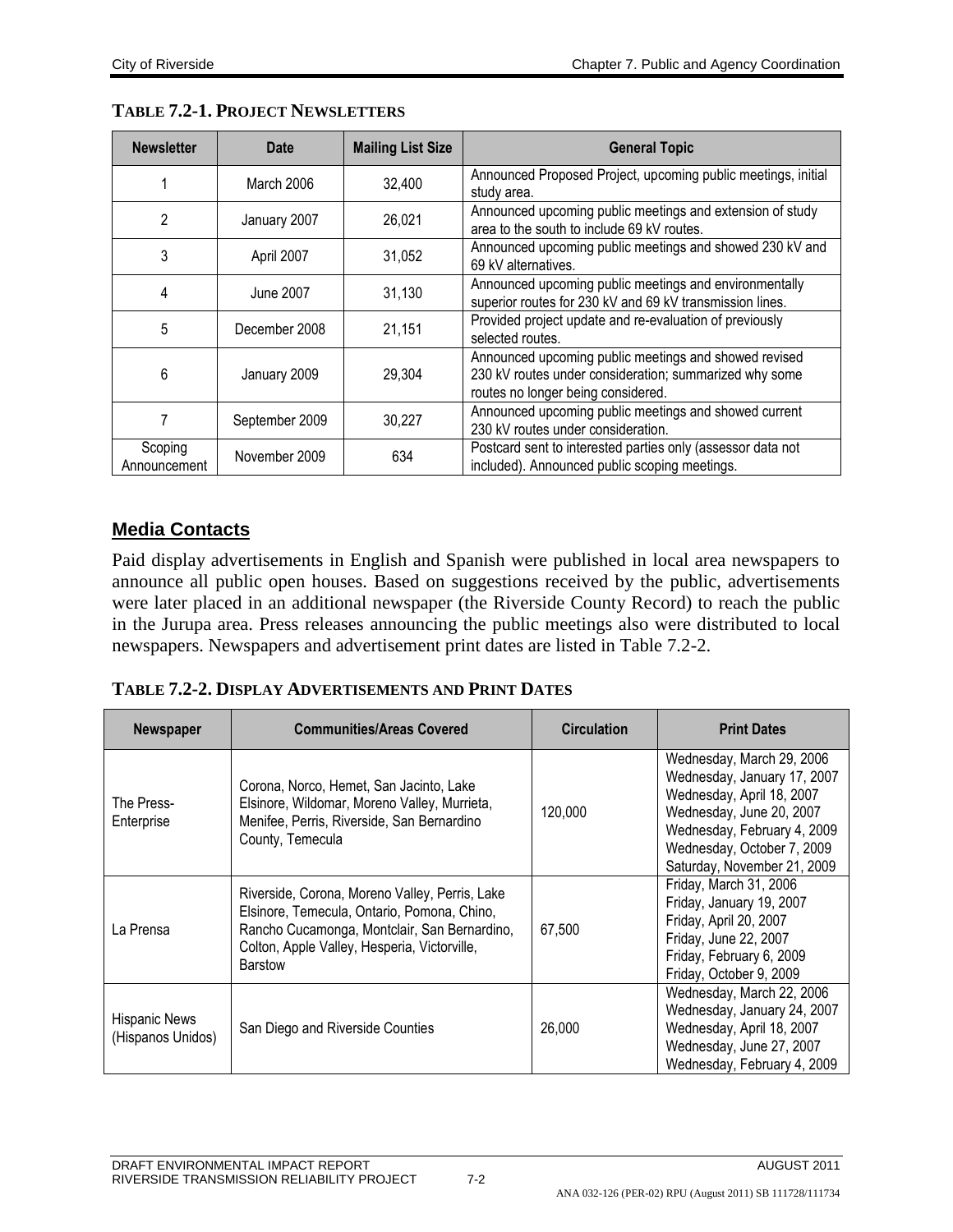| <b>Newspaper</b>                      | <b>Communities/Areas Covered</b>                                                                          | <b>Circulation</b> | <b>Print Dates</b>                                                                                                                                                       |
|---------------------------------------|-----------------------------------------------------------------------------------------------------------|--------------------|--------------------------------------------------------------------------------------------------------------------------------------------------------------------------|
| <b>Black Voice News</b>               | Riverside and San Bernardino Counties                                                                     | 10.000             | Thursday, March 30, 2006<br>Thursday, January 18, 2007<br>Thursday, April 19, 2007<br>Thursday, June 21, 2007<br>Thursday, February 5, 2009<br>Thursday, October 8, 2009 |
| The Riverside<br><b>County Record</b> | Glen Avon, Pedley, Mira Loma, Rubidoux,<br>Sunnyslope, Jurupa Hills, Indian Hills, Eastvale,<br>Riverside | 5,000              | Thursday, April 19, 2007<br>Thursday, June 21, 2007<br>Thursday, June 28, 2007<br>Thursday, February 5, 2009<br>Thursday, October 8, 2009<br>Thursday, November 26, 2009 |

### **Press Release Distribution List**

Press releases for the Proposed Project were directed to the following publications:

- Press Enterprise
- The San Bernardino Sun
- Inland Empire Community Newspapers
- Black Voice News
- Los Angeles Times
- Riverside County Record
- Inland Valley Bulletin

### **Website**

CEQA requires the lead agency to include provisions in their CEQA procedures for wide public involvement on both a formal and informal basis in order to receive and evaluate the public's reaction to the Proposed Project. The procedures, whenever possible, should provide environmental information on a publicly maintained web site. Public notices should also be posted on the public web site.

Project information was placed on the Riverside Public Utilities (RPU) website at [www.riversidepublicutilities.com.](http://www.riversidepublicutilities.com/) The website was provided in all open house announcements, including the newsletters, display advertisements, and press releases. The website contains general project information, as well as a copy of the planning process flow chart, a summary of communication outreach efforts, newsletters, and a study area map. In April 2007, a comment form was added to the website to provide additional opportunities for the public to provide comments to RPU prior to selection of the environmentally superior routes. Team contact information also was provided. The website can be viewed in either English or Spanish.

### **Telephone Information Line**

In January 2007, prior to distribution of the second project newsletter, a telephone information line (951-710-5013) was established. The purpose of the information line was to provide access to meeting dates and allow callers to leave comments, request to be added to the mailing list, or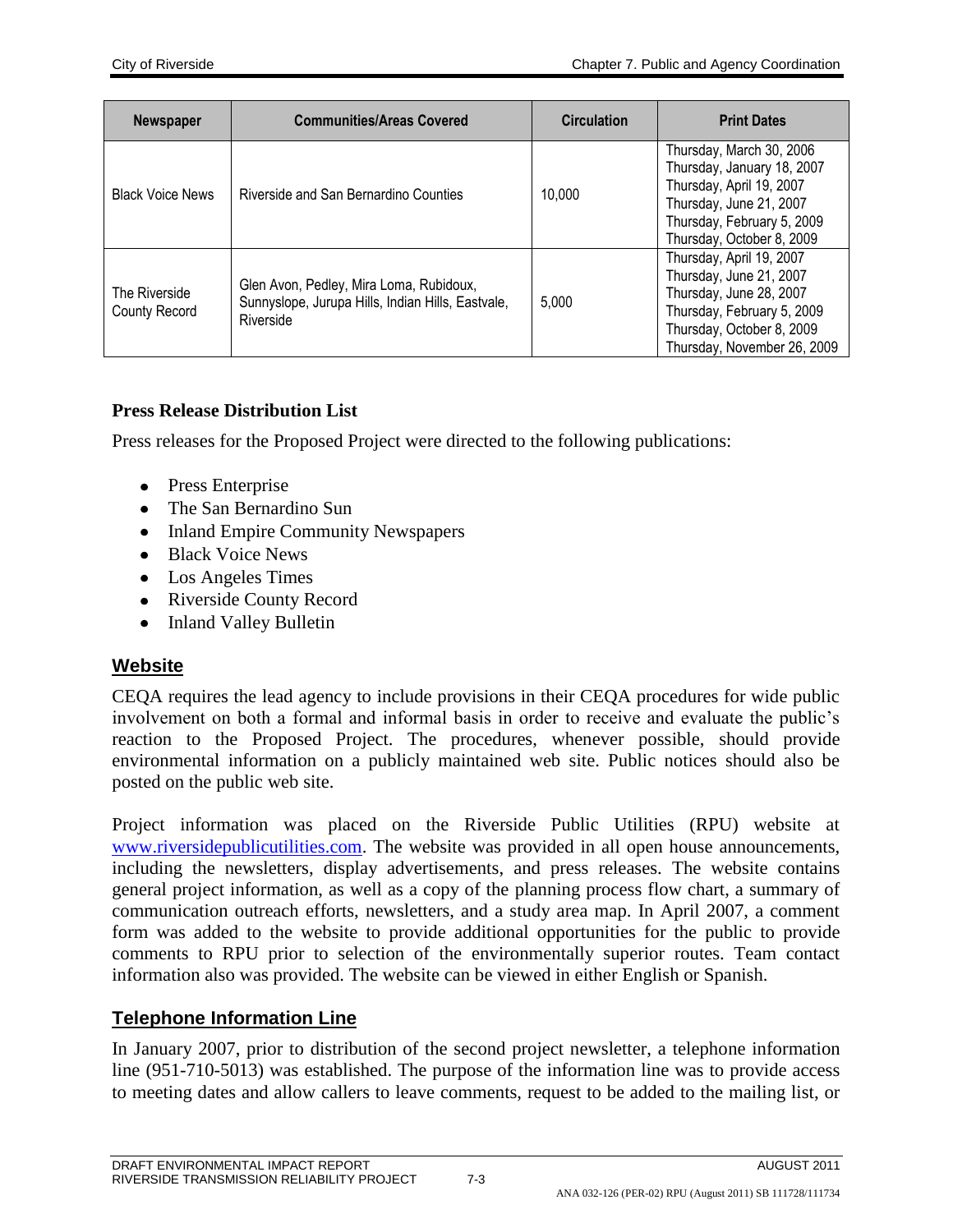ask a project team member to contact them. RPU has been maintaining an extensive contact log of all calls and comments received through the information line and via email.

### **7.2.2 PUBLIC MEETINGS**

Public open houses were held throughout the environmental review process to provide updates on project studies and current routes being evaluated, and to allow the public to speak directly with project team members, ask questions, and provide comments on the Proposed Project. The meetings were held in an informal, open house format, allowing the public to attend at their convenience. Meetings were held in the evening to allow the public to attend after work hours. The meetings were held at community facilities centrally located within the study area. In some instances, when public interest was high and to provide sufficient comment opportunity, two meetings were held at different locations in the study area to allow residents the opportunity to plan for their attendance at a convenient location. At each meeting, attendees were asked to sign in for inclusion on the mailing list, provided with a comment form in either English or Spanish, and directed around the room to review Proposed Project displays. The displays were organized in stations according to topic, which included Proposed Project purpose and need, Proposed Project description, planning process and schedule, and Proposed Project maps. Project team members were available at each display station to review the information and answer any questions.

In addition to the informal open house meetings, a formal scoping meeting was held on December 3, 2009 at the City of Riverside Planning Commission. At this meeting, attendees made formal verbal comments. Public meetings are listed below in Table 7.2-3.

| Date              | Location                                                                                       | <b>City</b> | <b>Attendance</b> | <b>Comment Forms</b><br><b>Received at Meeting</b> |
|-------------------|------------------------------------------------------------------------------------------------|-------------|-------------------|----------------------------------------------------|
| April 5, 2006     | Riverside Municipal Airport<br>6951 Flight Road                                                | Riverside   | 6                 | 0                                                  |
| April 6, 2006     | Riverside Municipal Airport<br>6951 Flight Road                                                | Riverside   | 8                 | 3                                                  |
| January 25, 2007  | Riverside Municipal Airport<br>6951 Flight Road                                                | Riverside   | 29                | 2                                                  |
| April 25, 2007    | Indian Hills Golf Club<br>5700 Club House Drive                                                | Riverside   | 90                | 34                                                 |
| April 26, 2007    | Riverside County Flood Control and<br><b>Water Conservation District</b><br>1995 Market Street | Riverside   | 26                | 10                                                 |
| June 28, 2007     | Riverside Municipal Airport<br>6951 Flight Road                                                | Riverside   | 53                | 13                                                 |
| February 12, 2009 | Jurupa Community Services District<br>11201 Harrel Street                                      | Mira Loma   | 88                | 25                                                 |
| October 14, 2009  | Patriot High School<br>4355 Camino Real                                                        | Riverside   | 47                | $\overline{2}$                                     |
| October 15, 2009  | <b>Bryant Park Community Center</b><br>7950 Philbin Avenue                                     | Riverside   | 25                | 1                                                  |
| December 3, 2009* | City Council Chambers, City Hall<br>3900 Main Street                                           | Riverside   | 22                | 21                                                 |

#### **TABLE 7.2-3. PUBLIC MEETINGS**

\* Formal scoping meeting; comments received were verbal comments transcribed by court reporter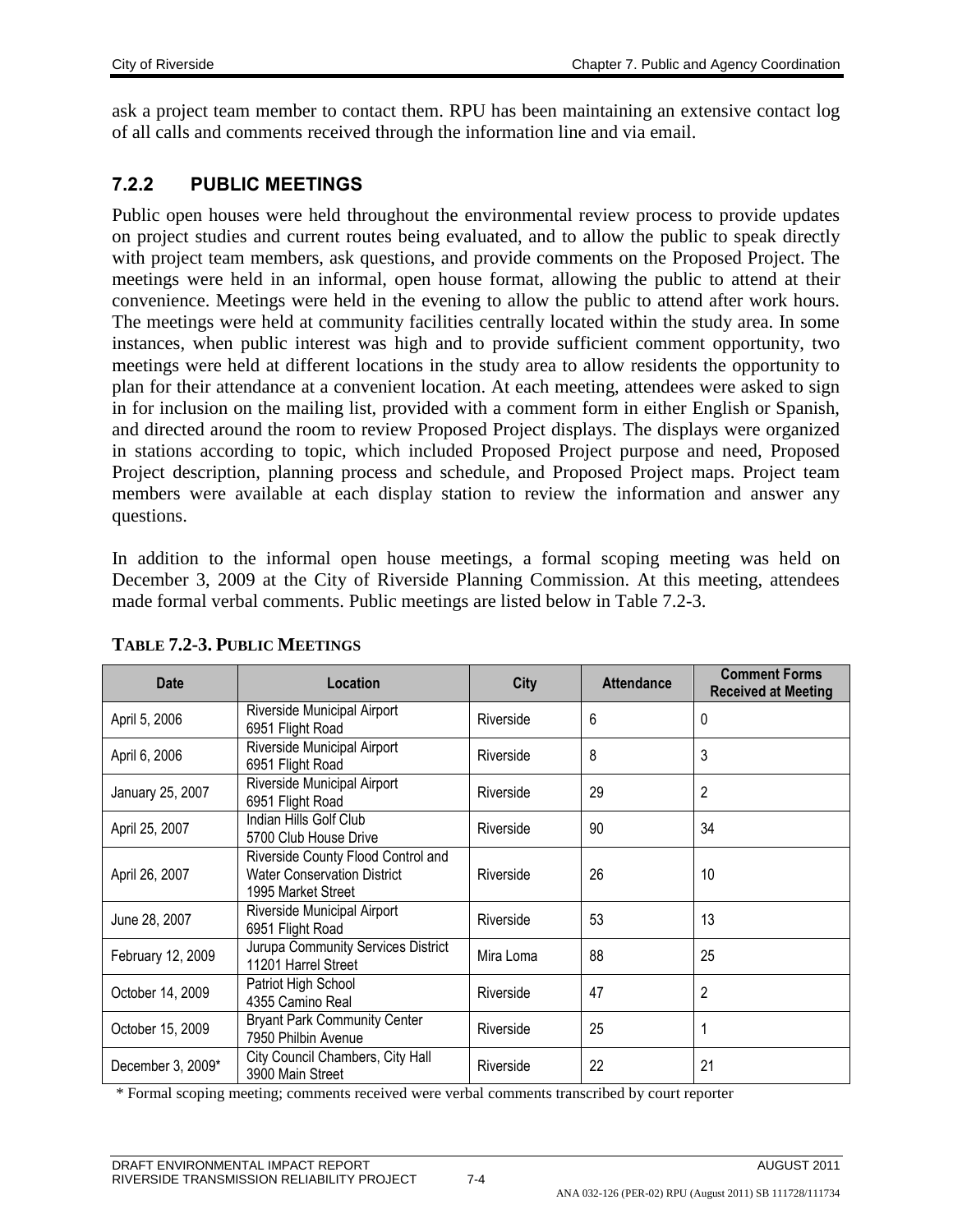# **7.2.3 AGENCY COORDINATION**

Agencies and organizations having jurisdiction and/or specific project interest were contacted by project resource specialists and RPU and SCE environmental staff to inform them of the RTRP, to verify the status and availability of existing environmental data, and to solicit their input on specific aspects of the study process. Concerns and recommendations for the Proposed Project were discussed and documented in the project database and records system. They were used to inform the route identification and refinement process. These agency coordination meetings are documented in Table 7.2-4.

In addition, management-level contacts were made with agencies, as requested, following the distribution of project information. Additionally, those agencies that were considered to potentially have a significant role either in permitting or project approvals were asked to participate in a Technical Advisory Committee (TAC). Other management level meetings and TAC meetings are described within this section.

### **Agency Letters**

In addition to correspondence distributed to request or verify resource data collected in the study area, RPU distributed letters to various agencies throughout the Proposed Project area to provide information on the Proposed Project background, purpose and need, and Proposed Project description, as well as to identify any concerns the agencies might have. The letters also noted that the Proposed Project would be subject to CEQA compliance and that the City of Riverside would serve as the lead agency during environmental document preparation. These update letters were sent in April 2006, December 2006, and April 2007. Agency letters also were mailed on November 18, 2009 with a copy of the Notice of Preparation, notifying agencies that the DEIR was being prepared and requesting formal scoping comments. At that time, a Notice of Completion and Environmental Document Transmittal was filed with the State Clearinghouse.

### **Technical Advisory Committee**

A TAC was formed to establish a group representing a range of opinions in a forum small enough to allow for thorough education of the participants, detailed discussion of issues, and informal dialogue. Representation included county and municipal agencies that have administrative jurisdiction in the Proposed Project area. The purpose of the TAC was to allow members to share their knowledge of the Proposed Project area and of potential issues during environmental studies and evaluation of alternative routes. TAC members were encouraged to share their thoughts on project studies throughout the planning process. New members were subsequently added to the TAC based on an identified need for representation or as recommended by existing members. For example, in 2008, as Proposed Project alternatives were refined, elected officials also were invited to participate in the TAC.

The first TAC meeting was held on December 19, 2006. The purpose of this meeting was to introduce the Proposed Project, summarize the study process, and receive feedback on any issues in the study area and the public involvement approach. The second TAC meeting was held on March 28, 2007. At this meeting, team members summarized project status and public involvement activities to date, sought input on the impact assessment and mitigation planning process, and summarized the next steps, including route selection. The third TAC meeting was held on June 6, 2007, and presented the environmentally superior routes to the group. The fourth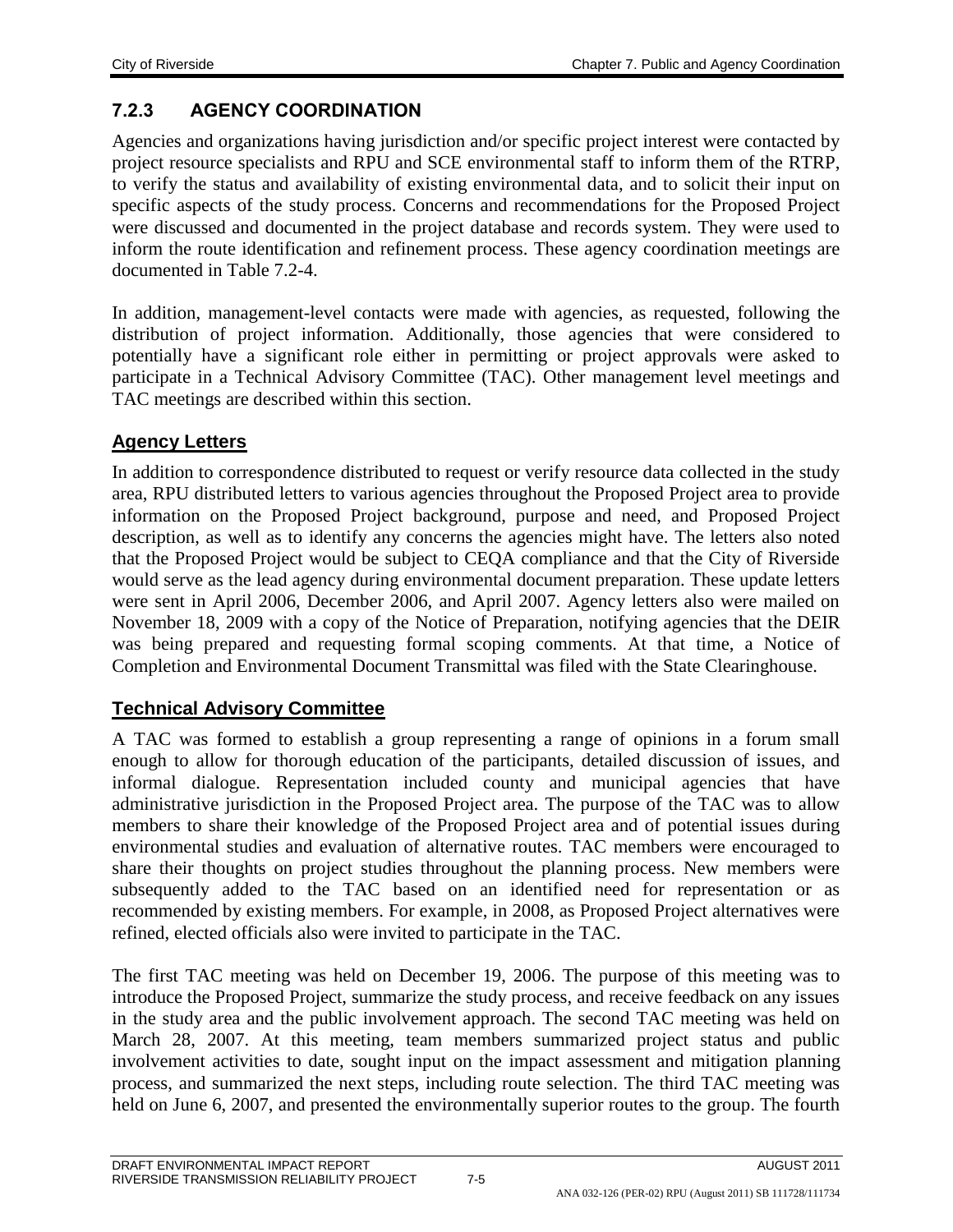and final TAC meeting was held on December 17, 2008 to notify participants that routes were being refined and studied, and that additional public outreach would occur to update the public and obtain comments on refined alternatives. The TAC meetings, including a list of representation, are summarized below in Table 7.2-4.

### **Agency and Elected Official Briefings**

Early in the project planning process (2006), briefing packets containing a letter summarizing the Proposed Project, route maps, newsletter, open house presentation DVD, and process flow chart were distributed to various elected officials and staff members throughout the study area. The purpose of the briefing packets, similar to the public open houses, was to inform potentially interested or affected jurisdictions of the Proposed Project and allow them to make comments or suggestions about issues that may need to be reviewed during environmental studies and identification of route alternatives. Packets were distributed to the Cities of Rialto, Riverside, Grand Terrace, Norco, and Colton; and to the Riverside, Alvord, Colton, and Jurupa Unified School Districts.

Additionally, throughout the development of the Proposed Project, RPU provided in-person briefings or project presentations as needed to further discuss project issues with interested jurisdictions, elected officials, or stakeholder groups. For example, County Supervisor John Tavaglione's office requested additional project information on several occasions and provided important input on project development. Project representatives also provided project updates to the Riverside City Council at regularly scheduled council meetings. These briefings are summarized in Table 7.2-4.

| <b>Date</b>       | <b>Jurisdiction or Agency</b>                                              | <b>Items Discussed during Meeting / Agency</b><br><b>Actions or Comments Received</b>                     |
|-------------------|----------------------------------------------------------------------------|-----------------------------------------------------------------------------------------------------------|
| January 20, 2006  | <b>RPU Board</b>                                                           | Project presentation.                                                                                     |
| February 17, 2006 | <b>RPU Board</b>                                                           | Project presentation.                                                                                     |
| March 14, 2006    | Riverside City Council                                                     | Project presentation.                                                                                     |
| May 23, 2006      | Greater Riverside Chambers of Commerce -<br><b>ED Committee</b>            | Project presentation.                                                                                     |
| May 23, 2006      | Riverside Downtown Partnership                                             | Project presentation.                                                                                     |
| June 14, 2006     | CAISO Board of Governors and Operations<br>Committee                       | Project presentation / Project approved; board<br>recommends SCE complete project as soon as<br>possible. |
| June 23, 2006     | City of Rialto<br>Henry Garcia, City Administrator                         | Briefing Packet; no comments received.                                                                    |
| June 23, 2006     | <b>Riverside Unified School District</b><br>Superintendent Susan J. Rainey | Briefing Packet; no comments received.                                                                    |
| June 23, 2006     | <b>Alvord Unified School District</b><br>Superintendent Paul Jessup        | Briefing Packet; no comments received.                                                                    |
| June 23, 2006     | <b>Colton Joint Unified School District</b><br>Superintendent Dennis Byas  | Briefing Packet; no comments received.                                                                    |
| June 23, 2006     | Jurupa Unified School District<br>Superintendent Elliott Duchon            | Briefing Packet; no comments received.                                                                    |
| June 26, 2006     | <b>RPU Board</b>                                                           | Project presentation.                                                                                     |
| October 20, 2006  | RPU Board                                                                  | Project presentation.                                                                                     |
| November 7, 2006  | Riverside City Council                                                     | Project presentation.                                                                                     |

#### **TABLE 7.2-4. AGENCY AND ELECTED OFFICIAL BRIEFINGS**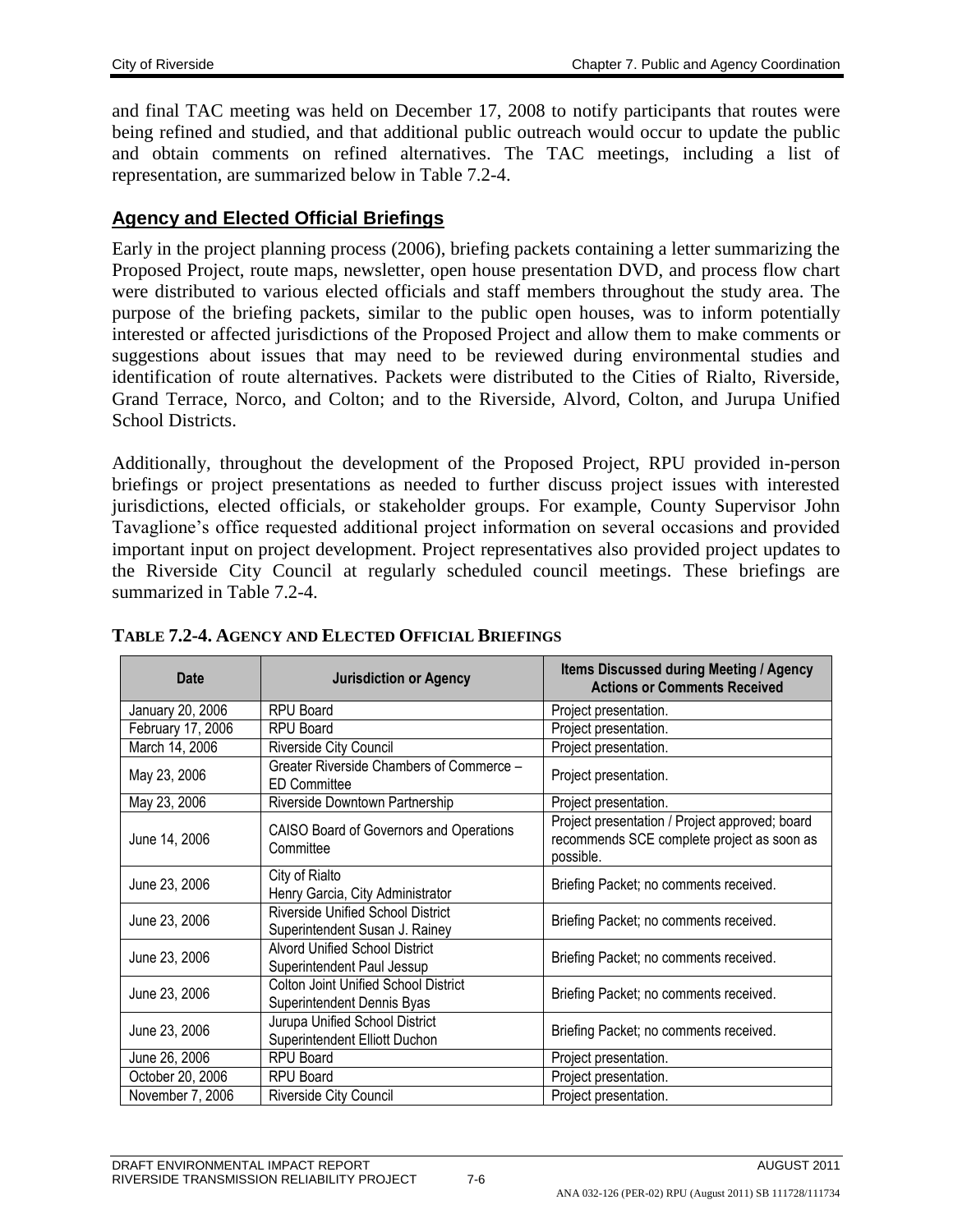| <b>Date</b>       | <b>Jurisdiction or Agency</b>                                                                                                                                                                                                                                                                                                                                                               | <b>Items Discussed during Meeting / Agency</b><br><b>Actions or Comments Received</b>                                                                                                                         |
|-------------------|---------------------------------------------------------------------------------------------------------------------------------------------------------------------------------------------------------------------------------------------------------------------------------------------------------------------------------------------------------------------------------------------|---------------------------------------------------------------------------------------------------------------------------------------------------------------------------------------------------------------|
| December 19, 2006 | TAC Meeting #1 - SCE, RPU, Riverside<br>County Flood Control, Riverside County Parks,<br>Riverside City Planning Dept.                                                                                                                                                                                                                                                                      | Discussed Proposed Project, schedule,<br>preliminary routes, and public involvement<br>process.                                                                                                               |
| February 26, 2007 | Jurupa Community Services District (JCSD)                                                                                                                                                                                                                                                                                                                                                   | Project presentation; JCSD Board voted in favor<br>of a resolution to oppose 230 kV transmission<br>alignments through the District.                                                                          |
| March 13, 2007    | Riverside County Airport Land Use<br>Commission                                                                                                                                                                                                                                                                                                                                             | Project summary presentation; staff<br>recommended filing an application with the<br>preferred 69 kV route and noted the conflict<br>with the current zoning (Zone A) for the<br>Riverside Municipal Airport. |
| March 19, 2007    | Jurupa Unified School District (JUSD) Board                                                                                                                                                                                                                                                                                                                                                 | Project summary presentation; JUSD Board<br>voted 5-0 in opposition to the proposed SCE<br>230 kV transmission lines.                                                                                         |
| March 28, 2007    | TAC Meeting #2 - SCE, RPU, Riverside<br>County Flood Control, Riverside County Parks,<br>Riverside City Planning Dept., Riverside<br>County Airport Land Use Commission, City of<br>Colton Planning Division, Supervisor John<br>Tavaglione's office                                                                                                                                        | Discussed project status, agency and public<br>comments, impact assessment process.                                                                                                                           |
| April 4, 2007     | RPU Board and Council Members, County of<br>Riverside, County of San Bernardino, City of<br>Colton, City of Grand Terrace                                                                                                                                                                                                                                                                   | Briefing Packet mailed, no comments received.                                                                                                                                                                 |
| May 15, 2007      | California Public Utilities Commission (CPUC)                                                                                                                                                                                                                                                                                                                                               | Project briefing, description and discussion of<br>CPUC involvement. CPUC will provide<br>comments on the DEIR during public review.                                                                          |
| May 16, 2007      | Supervisor John Tavaglione                                                                                                                                                                                                                                                                                                                                                                  | Project briefing.                                                                                                                                                                                             |
| June 6, 2007      | TAC Meeting #3 - Riverside City Planning<br>Dept., Riverside County Airport Land Use<br>Commission, City of Colton Planning Division,<br>Riverside City Planning Dept., Supervisor<br>Tavaglione's office, Supervisor Buster's Office,<br>Senator Dutton's office, Assemblyman Jeffries'<br>office                                                                                          | Discussed route selection and alternative route<br>ranking process.                                                                                                                                           |
| June 15, 2007     | RPU Board                                                                                                                                                                                                                                                                                                                                                                                   | Project presentation.                                                                                                                                                                                         |
| December 17, 2008 | TAC Meeting #4 - SCE, RPU, City of Colton<br>Electric Department, CPUC, City of Colton<br>Planning Division, Riverside City Planning<br>Dept., Riverside County Airport Land Use<br>Commission, Riverside County Parks,<br>Riverside County Planning Div., Supervisor<br>Tavaglione's office, Supervisor Caliva's office,<br>Assemblyman Nestande's office,<br>Assemblyman Jeffries' office | Discussed current routes under consideration,<br>why some routes were altered or eliminated,<br>next steps in public outreach.                                                                                |
| November 11, 2009 | Greater Riverside Chamber of Commerce<br>Good Morning Riverside                                                                                                                                                                                                                                                                                                                             | Project briefing.                                                                                                                                                                                             |
| December 3, 2009  | Riverside Planning Commission                                                                                                                                                                                                                                                                                                                                                               | Project presentation / scoping meeting.                                                                                                                                                                       |
| December 9, 2009  | Riverside Downtown Partnership Board<br>Meeting                                                                                                                                                                                                                                                                                                                                             | Project briefing.                                                                                                                                                                                             |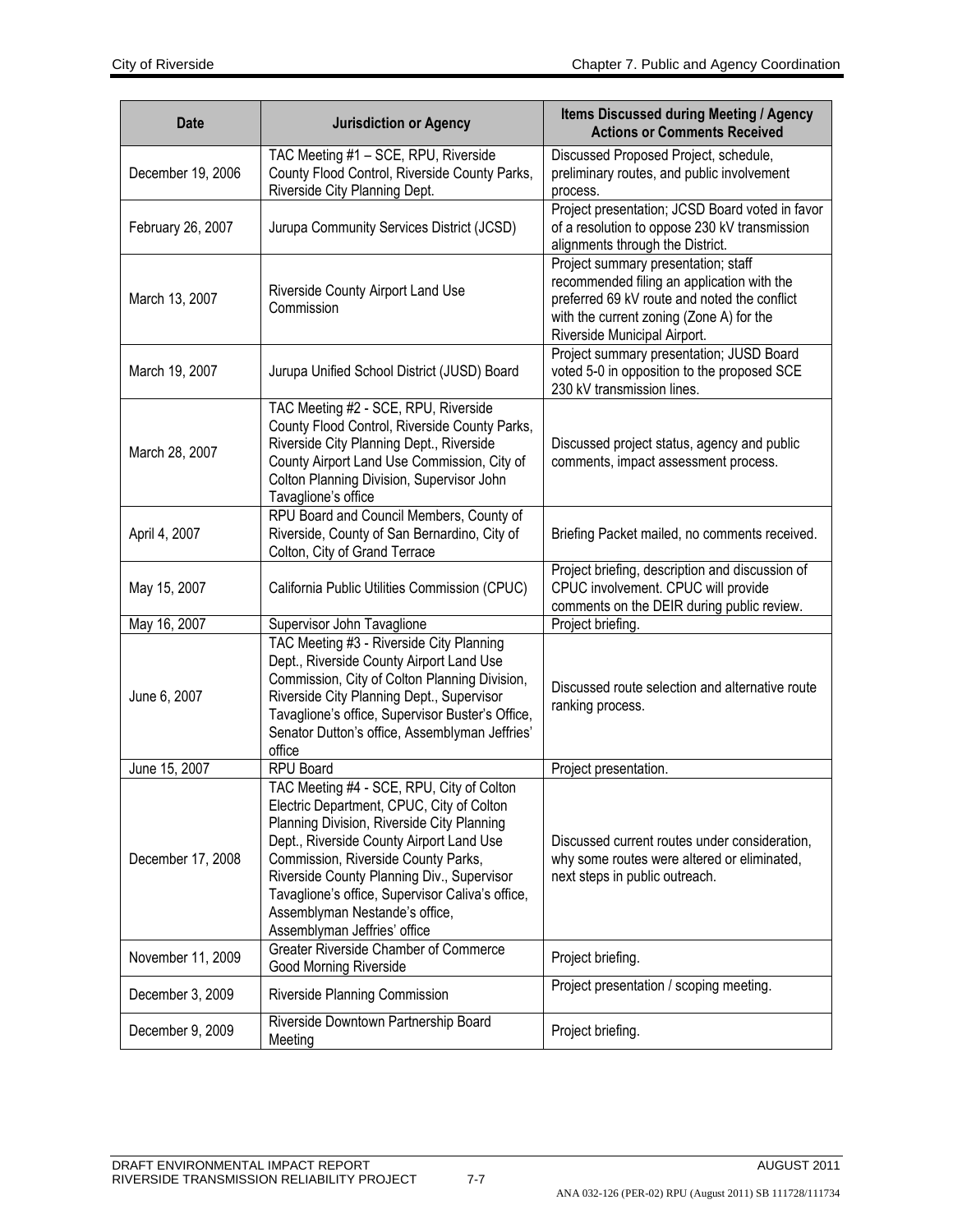### **American Indian Tribes**

To coordinate input from Native American interests, the California Native American Heritage Commission (NAHC) was contacted regarding Native American groups that might have historic ties to and interest in the Proposed Project area. NAHC provided a list of American Indian Tribes that should be contacted for the Proposed Project. These tribes were included as part of the Proposed Project's mailing list and received agency letters as well as copies of formal notifications, such as the Notice of Preparation. Several tribes responded to the City and requested further coordination and meetings. With the assistance of the University of Arizona's Bureau of Applied Research in Anthropology (BARA), in April and May 2007 meetings and site visits were held with three of the groups identified by the NAHC: the Soboba Band of Luiseño Indians, Pechanga Band of Mission Indians, and Morongo Band of Mission Indians (see Appendix G of this DEIR). The goal of the meetings and site visits was to identify portions of the Proposed Project area that are of special importance to Native American groups. During site visits, Native American representatives emphasized that their observations about cultural sensitivity of particular locations were preliminary. The findings from the tribal coordination were included in the environmental planning process, and taken into consideration during the selection of the environmentally superior transmission line routes. Input from the Gabrieliño/Tongva San Gabriel Band of Mission Indians and the Ramona Band of Cahuilla Mission Indians has not been obtained, despite requests.

In December 2010, a certified letter was sent to the Soboba, Pechanga, Morongo, Ramona, and Gabrieliño/Tongva regarding recent updates to the Proposed Project and alternatives. As of February 2011, only the Soboba Tribe has responded to this letter.

# **7.3 PUBLIC SCOPING**

CEQA guidelines encourage early project consultation with interested agencies, organizations, or members of the public either before or during preparation of a DEIR. In addition to the informal public outreach process described above, a formal scoping process was conducted for the RTRP, allowing agency and public comments, issues, and concerns regarding the Proposed Project to be identified prior to distribution of the DEIR. Public outreach and meetings associated with the formal public scoping process are described below.

### **7.3.1 NOTICE OF PREPARATION**

A Notice of Preparation (NOP) to prepare a DEIR was distributed for the Proposed Project on January 23, 2007. Consistent with CEQA Guidelines §15082, the NOP summarized the Proposed Project, stated RPU's intention to prepare an Environmental Impact Report (EIR), and requested comments from interested parties. The NOP also announced a public scoping meeting to be held for the Proposed Project and was mailed with an attached copy of the Initial Study (IS).

On November 18, 2009, a revised NOP with the new route and Proposed Project description and announcing preparation of the DEIR was distributed to interested agencies. The NOP summarized the history of the project studies, requested comments regarding issues or information that should be considered in the EIR, and provided the date and location of the public scoping meeting that would be held on December 3, 2009. The NOP requested that comments be provided within the 30-day scoping period, which was initiated with distribution of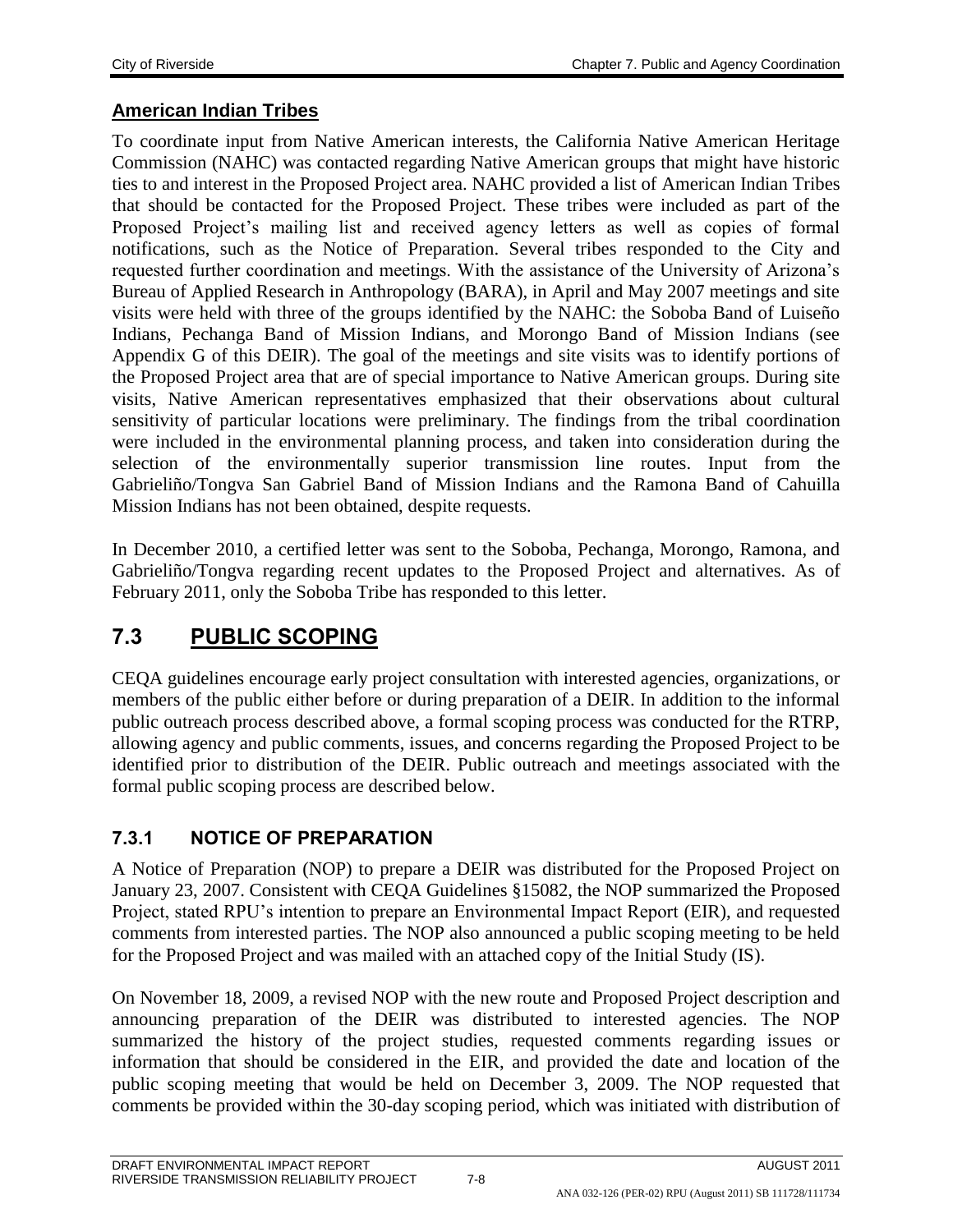the NOP. The scoping meeting was announced in a legal advertisement published in the Press Enterprise on November 21, 2009, through a mailed announcement distributed to approximately 634 interested agencies and individuals on the project mailing list, and through distribution of the NOP.

### **7.3.2 SCOPING MEETING**

A public scoping meeting was held during the regularly scheduled Riverside City Planning Commission Meeting on December 3, 2009. During this meeting, 21 verbal comments were made by members of the public. Issues and concerns identified during scoping are summarized in Section 7.4 below.

# **7.4 SUMMARY OF ISSUES AND CONCERNS**

Comments were received throughout the project planning process, primarily following distribution of public newsletters and open house meetings. Comments were considered throughout the planning process as they were received. Comments have been received through the project telephone information line, email address, open house comment forms, and mailed letters. In addition, verbal comments made informally during open houses were noted by project team members and discussed internally following each public meeting. The contact information to provide comments on the Proposed Project was provided in the newsletters, display advertisements, and press releases.

The nature of public comments evolved throughout the development of the Proposed Project as routes were identified or eliminated. Initial comments were received after the first newsletter, which showed only a study area but no preliminary routes. These comments included general questions on how the Proposed Project would affect their property, or if the Proposed Project would result in such impacts as degradation of views or increased traffic.

In January 2007, the project newsletter included preliminary transmission alternatives; these alternatives also were included in the April 2007 newsletter. At this point, comments became more focused, expressing concern over specific routes and impacts to communities and residences. In particular, comments increased during April 2007 as residents in the Jurupa area became more aware of the Proposed Project and expressed opposition to routes along Bain Street and Van Buren Boulevard, and preference for what became known as the "eastern" routes through the City of Riverside. Comments also requested consideration of a route further to the west, along I-15, which was not included in the preliminary alternatives at the time.

Newsletters in late 2008 and 2009 provided revised maps, showing routes along Bain, Van Buren, and I-15 (January 2009); the route along Bain Street was later dropped (September 2009). Most of the comments received during this time again emphasized opposition to the Bain and Van Buren routes, and included requests that the eastern route be reconsidered. Developers along I-15 also submitted comments expressing concern with or opposition to the I-15 route due to potential impacts to existing and proposed commercial developments.

During the December 3, 2009 Scoping Meeting, many of these same concerns were reiterated along with some additional specific comments. The most common comment dealt with health concerns associated with the proposed 230 kV line and its proximity to schools and parks on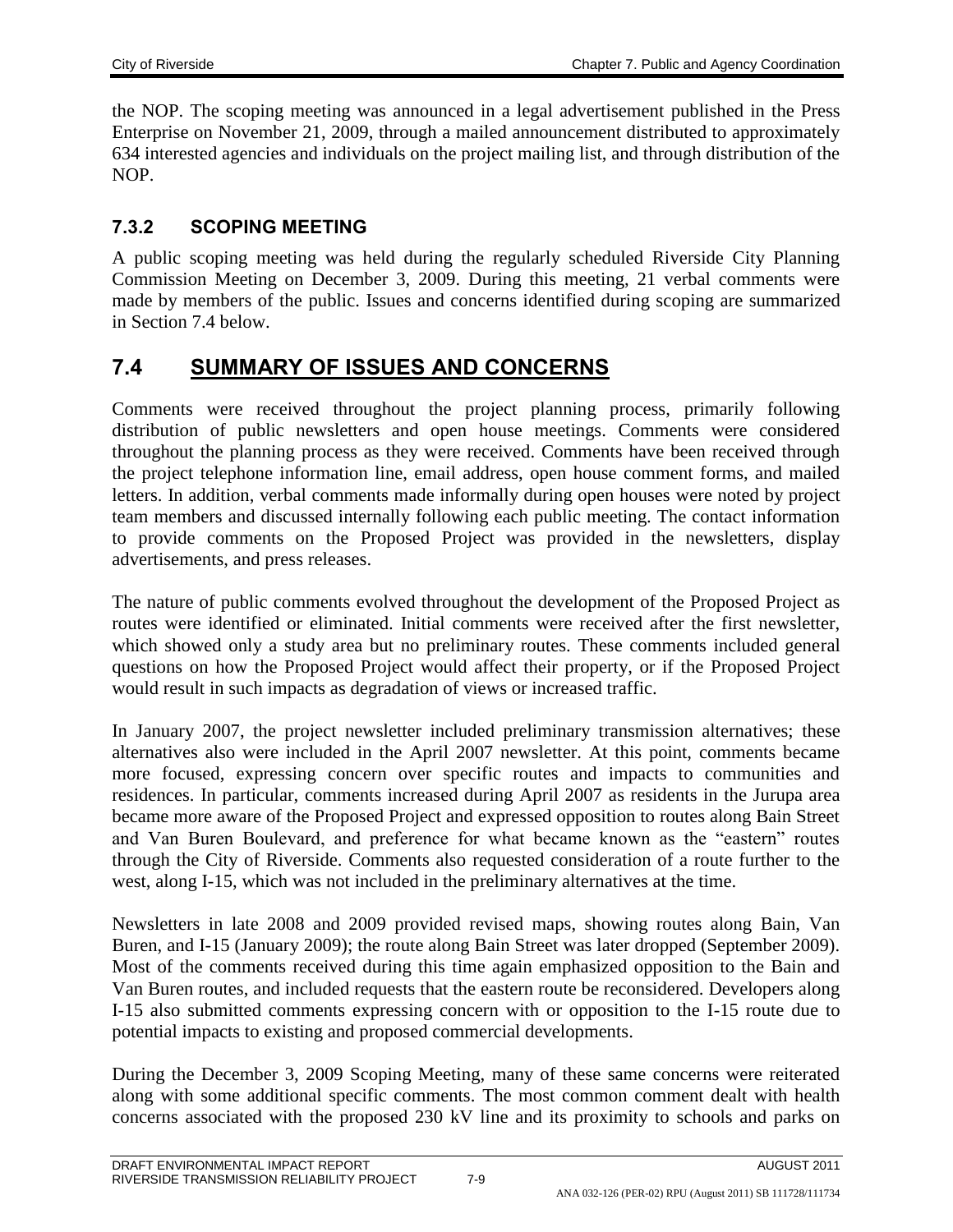both the proposed route and alternative route. Other common concerns expressed included visual impacts near existing and proposed residential areas, uneven burden imposed on residents of the County, and effects on property values. Additional concerns included wind loading, helicopter conflicts, and animal migration corridors. Meeting participants suggested project modifications or new alternatives such as undergrounding the entire transmission line or portions, proposing an eastern route, tying into an existing SCE 115 kV line to the east, minimizing the amount of the transmission line in the County, and including the County more directly in the decision-making process.

As the project team reviewed and considered public comments, the comments were generally categorized and summarized by resource. In general, land use, visual, and electric and magnetic field (EMF) concerns were most frequently mentioned throughout the project planning process. Some concerns also noted potential effects to specific areas or resources. For example, commenters may have noted the presence of a specific recreation area, use (such as equestrian or biking), or wildlife species that could be affected by an alternative route. The following is a summary of public comments received, organized topically. It should be noted that in some instances, comments or impacts summarized in this section may have been resolved by the elimination or refinement of route alternatives.

# **7.4.1 LAND USE**

Land use concerns included conflicts with adjacent or other uses, including residential areas, existing or future school sites, or flight paths. The majority of these comments specified concern over the proximity of the proposed routes to existing homes and residential areas. During the scoping process, many comments focused on impacts to the Jurupa area, where residents were opposed to routes specifically along Bain Street or Van Buren Boulevard. Comments regarding flight paths for the Riverside Airport and low-flying helicopters that train and practice in the Santa Ana River floodplain were received during the planning process, and also mentioned during the public scoping meeting. During the scoping process, impacts to commercial land uses along the I-15 route also were noted. In addition to comments regarding conflicts with specific adjacent land uses (i.e., residential areas), comments throughout the planning process noted that it would be unfair to place the new transmission line in areas already burdened by a high proportion of utility or industrial infrastructure, such as along the Van Buren route.

# **7.4.2 PROPERTY VALUES**

Concern about the impact of the Proposed Project to property values was prevalent in comments expressed throughout the planning process, including during the scoping process. Most of these comments focused on residences adjacent to the alternative routes; however, some comments also noted the potential for impact to the property values of commercial developments, primarily near the I-15 route.

# **7.4.3 RECREATION**

Comments regarding potential impacts on recreation were primarily received earlier in the planning process, when several preliminary alternatives were being evaluated. Comments regarding recreation decreased as alternatives were narrowed to the Van Buren, Bain, and I-15 routes, and comments became more focused on impacts to residences rather than open space or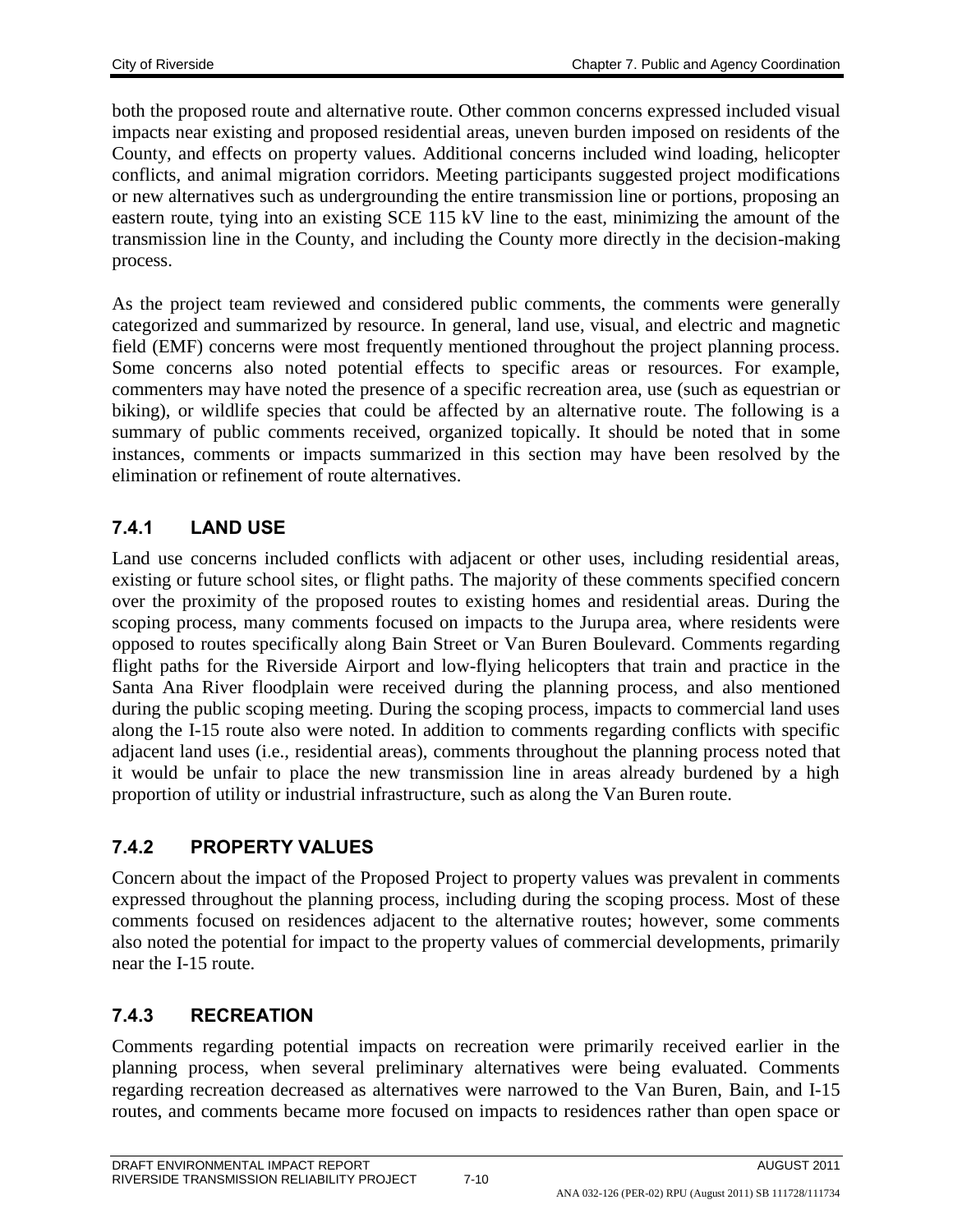recreation. Comments were received regarding recreational uses in the river bottom and along the "Mountains to the Sea" bike path. Potential impacts to the horse trail along the Santa Ana River and the Mount Rubidoux recreation areas were also mentioned. Residents in the Jurupa area expressed concern that the presence of structures would impact current equestrian uses.

### **7.4.4 NOISE AND ELECTRIC AND MAGNETIC FIELDS**

The majority of comments regarding EMF were received at the April 2007 open houses and following Newsletter #3, and again in the verbal comments made during the scoping meeting. Residents expressed concern regarding potential effects of EMF levels near residential areas, schools, and recreation areas (particularly equestrian trails), with a particular focus on potential health effects to children and animals. Comments were also received about potential noise from the power lines, or interference with television and radio reception.

### **7.4.5 VISUAL IMPACTS**

Comments regarding visual impacts were prevalent throughout the planning process, and noted frequently during the scoping period. These comments noted concern for impacts to views from homes and recreation areas. Areas of concern included the Jurupa Hills area, Mount Rubidoux recreation area, homes along the river bluff, and the city bike path. Some comments regarding visual impacts also questioned if the transmission and subtransmission lines could be placed underground. Other comments regarding visual impacts noted an associated potential impact to property values.

### **7.4.6 PROJECT NEED AND ALTERNATIVES**

Numerous comments regarding Proposed Project need were received primarily after the distribution of Newsletter #3 and at the April 2007 public open houses, from residents in the northwestern portion of the study area. Comments stated that the Proposed Project would not serve the unincorporated County area, but rather only the City of Riverside. Residents along the central routes felt that the line should be routed through the City instead (eastern routes). These comments were again stated in early 2009 and during the scoping meeting, as residents of unincorporated areas (primarily Jurupa) requested that the eastern routes be reconsidered.

Comments received from residents in other portions of the study area expressed preference for the central route, particularly along Van Buren Boulevard, as this route would avoid impacts to biological areas, require fewer new access roads, impact the least amount of homes, and provide a short distance to a new interconnection.

Some comments regarding routes to the east, when they were still under consideration, stated preference for locating the 230 kV transmission line near the Santa Ana River, either on the west side near the industrial development to avoid residences, or on the east side of the river to continue protection afforded by the dike.

# **7.4.7 MAJOR TRANSPORTATION CORRIDORS**

In addition to resource concerns noted above, some residents stated opposition to routes along Van Buren Boulevard, Bellegrave Avenue, and Bain Street due to the effect of multiple projects